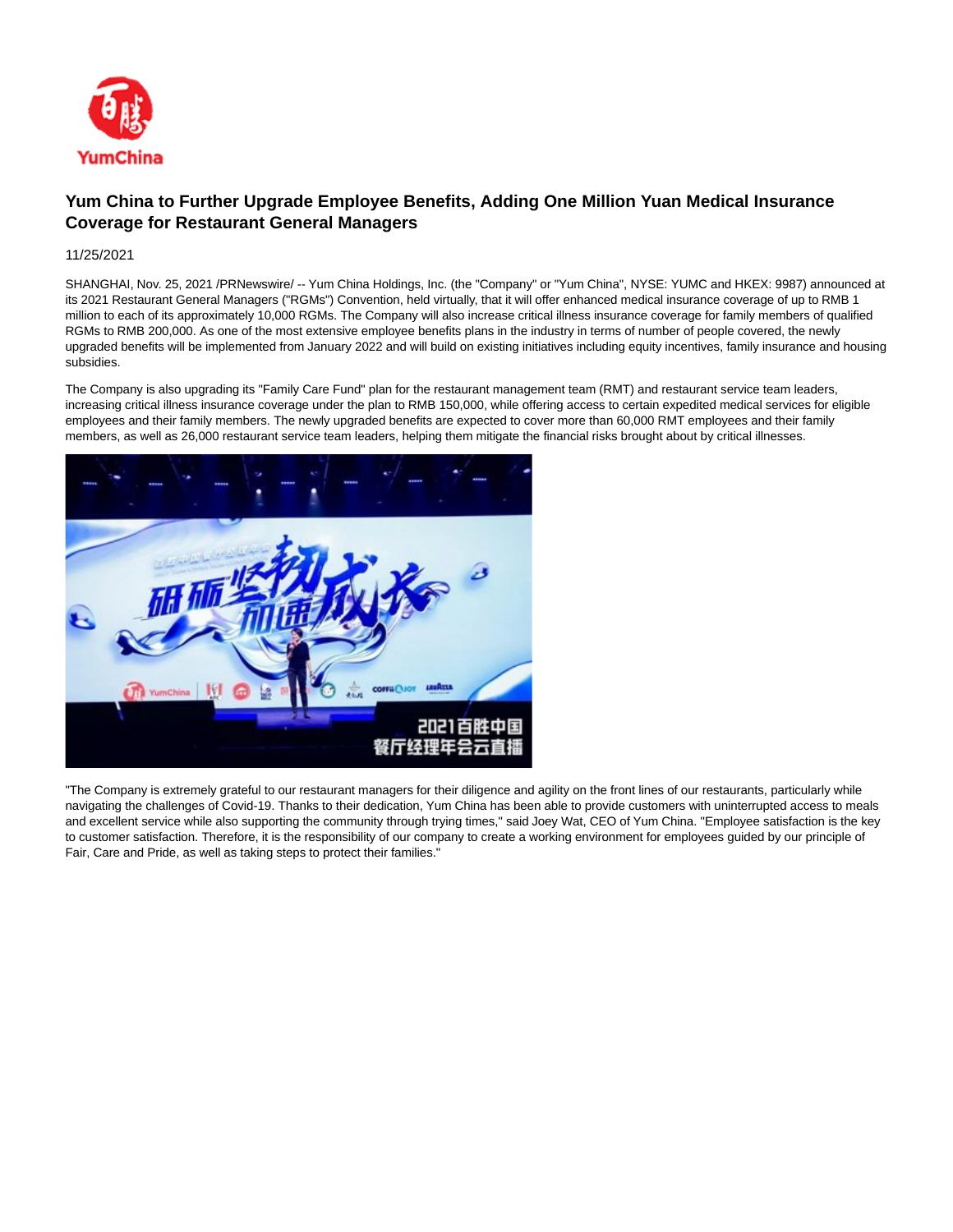

Yum China has always adhered to a "people-first" philosophy, ensuring that the health and wellbeing of employees is the Company's top priority. Additionally, the Company continues to increase investment in protecting the health of employees and their families. The upgraded medical insurance package for RGMs covers a wide range of mild and severe diseases, providing greater support against the challenge of high medical expenses.

In 2018, Yum China launched the "Family Care Program" for RGMs. In 2020, the Company launched the "Family Care Fund" for RMT employees, which entitles them to additional coverage for critical illness for their parents as well as additional accident insurance coverage for their children and spouses. This scheme goes beyond others in the market by increasing the age cap to 75 years for employees' parents and 22 years for their children. In December 2020, the fund was extended to also provide critical illness coverage to restaurant service team leaders.

The newly announced benefits upgrade is the latest manifestation of Yum China's long-standing commitment to its RGM No.1 corporate culture. The Company believes that RGMs are the most important leaders at Yum China and play a key role in the Company's long-term success. Yum China not only provides employees with competitive salaries and benefits, but also ensures that employees share in the Company's success. After becoming an independently listed company in 2016, Yum China announced that it would award RSUs valued at US\$2,000 to every qualified RGM. Following its secondary listing in Hong Kong in 2020, the Company awarded additional RSUs valued at US\$3,000 to eligible RGMs. Up to now, a total of 14,000 RGMs have received RSUs.

## **Forward-Looking Statements**

This press release contains "forward-looking statements" within the meaning of Section 27A of the Securities Act of 1933 and Section 21E of the Securities Exchange Act of 1934. We intend all forward-looking statements to be covered by the safe harbor provisions of the Private Securities Litigation Reform Act of 1995. Forward-looking statements generally can be identified by the fact that they do not relate strictly to historical or current facts and by the use of forward-looking words such as "expect," "expectation," "believe," "anticipate," "may," "could," "intend," "belief," "aim," "plan," "estimate," "target," "predict," "project," "likely," "will," "continue," "should," "forecast," "outlook," "look forward to" or similar terminology. These statements are based on current estimates and assumptions made by us in light of our experience and perception of historical trends, current conditions and expected future developments, as well as other factors that we believe are appropriate and reasonable under the circumstances, but there can be no assurance that such estimates and assumptions will prove to be correct. Forward-looking statements are not guarantees of performance and are inherently subject to known and unknown risks and uncertainties that are difficult to predict and could cause our actual results or events to differ materially from those indicated by those statements. We cannot assure you that any of our expectations, estimates or assumptions will be achieved. The forward-looking statements included in this press release are only made as of the date of this press release, and we disclaim any obligation to publicly update any forward-looking statement to reflect subsequent events or circumstances, except as required by law. All forwardlooking statements should be evaluated with the understanding of their inherent uncertainty. You should consult our filings with the Securities and Exchange Commission (including the information set forth under the captions "Risk Factors" and "Management's Discussion and Analysis of Financial Condition and Results of Operations " in our Annual Report on Form 10-K and subsequent Quarterly Reports on Form 10-Q) for additional detail about factors that could affect our financial and other results.

## **About Yum China Holdings, Inc.**

Yum China Holdings, Inc. is a licensee of Yum! Brands in mainland China. It has exclusive rights in mainland China to KFC, China's leading quickservice restaurant brand, Pizza Hut, the leading casual dining restaurant brand in China, and Taco Bell, a California-based restaurant chain serving innovative Mexican-inspired food. Yum China also owns the Little Sheep, Huang Ji Huang, East Dawning and COFFii & JOY concepts outright. In addition, Yum China has partnered with Lavazza to explore and develop the Lavazza coffee shop concept in China. The Company had 11,415 restaurants in over 1,600 cities at the end of September 2021. Yum China ranked # 363 on the Fortune 500 list and was named to TIME100 Most Influential Companies list in 2021. Yum China has been selected as member of both Dow Jones Sustainability Indices (DJSI): World Index and Emerging Market Index. In 2021, Yum China was named to the Bloomberg Gender-Equality Index and was certified as a Top Employer 2021 in China by the Top Employers Institute, both for the third consecutive year. For more information, please visi[t http://ir.yumchina.com.](http://ir.yumchina.com/)

 View original content to download multimedia[:https://www.prnewswire.com/news-releases/yum-china-to-further-upgrade-employee-benefits](https://www.prnewswire.com/news-releases/yum-china-to-further-upgrade-employee-benefits-adding-one-million-yuan-medical-insurance-coverage-for-restaurant-general-managers-301432080.html)adding-one-million-yuan-medical-insurance-coverage-for-restaurant-general-managers-301432080.html